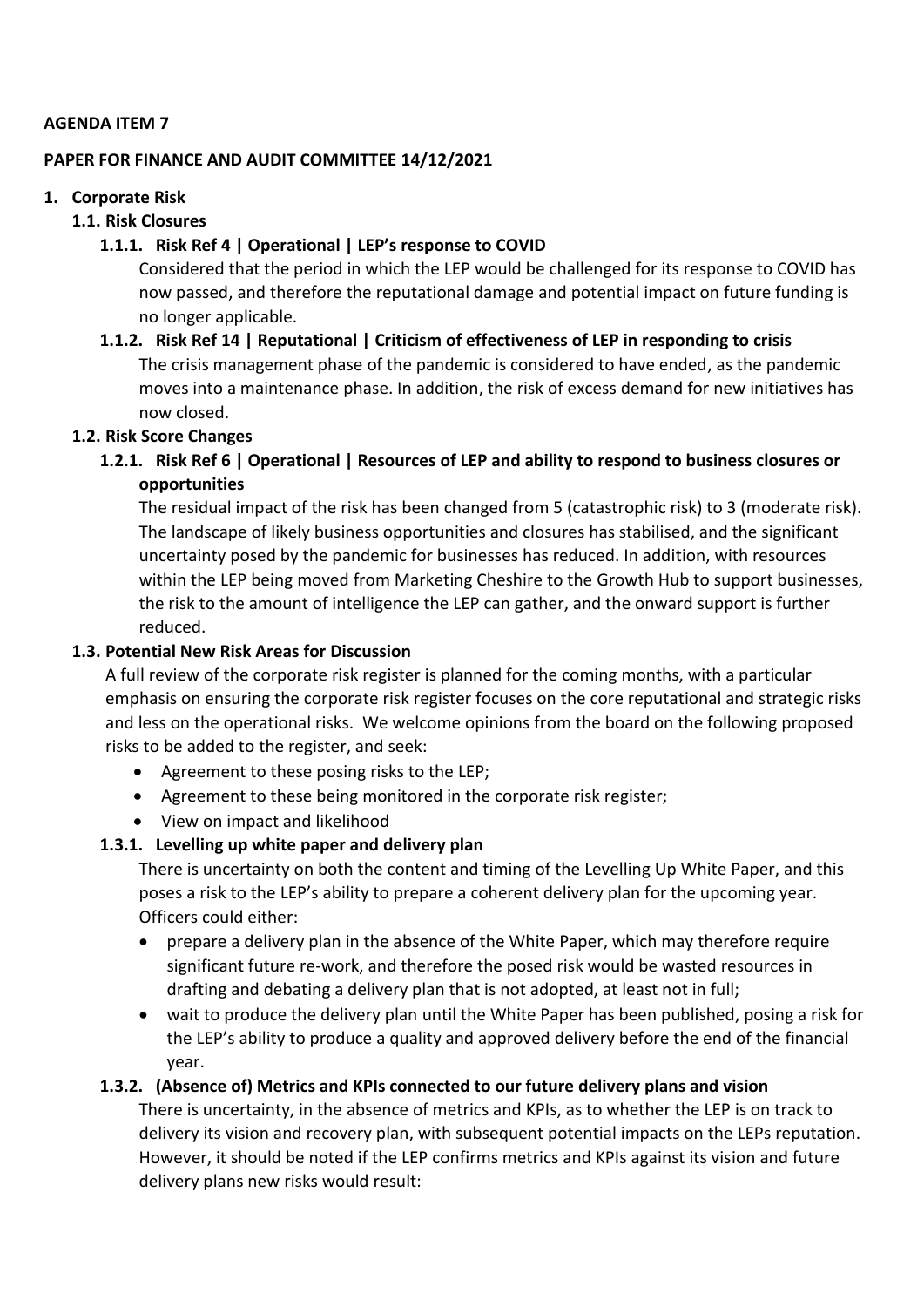- whether the specific measures selected are correct, leading to potential challenge;
- the LEP would monitor progression against the vision and delivery plans without the delivery mechanisms to effect significant change.

## **1.3.3. Single points of failure (SPOFs)**

There are multiple areas of single points of failure within the LEP, and therefore there is poor resilience within the organisation, particularly if the SPOFs resulted from something other than resignation (i.e. maternity/sickness). This would therefore produce (short-term) impacts to loss of knowledge, relationships, processes etc. and would put additional strain on other employees.

## **1.3.4. Relationship with the three local authorities**

Notably we believe that this risk would be very low, however as the LEP serves a geography spanning three local authorities there is an inherent risk that may have value in monitoring regarding the relationship of the LEP with the three different local authorities. In particular, there is the probability for the following to vary between each local authority:

- Agreement of the priorities of the area
- Level of engagement